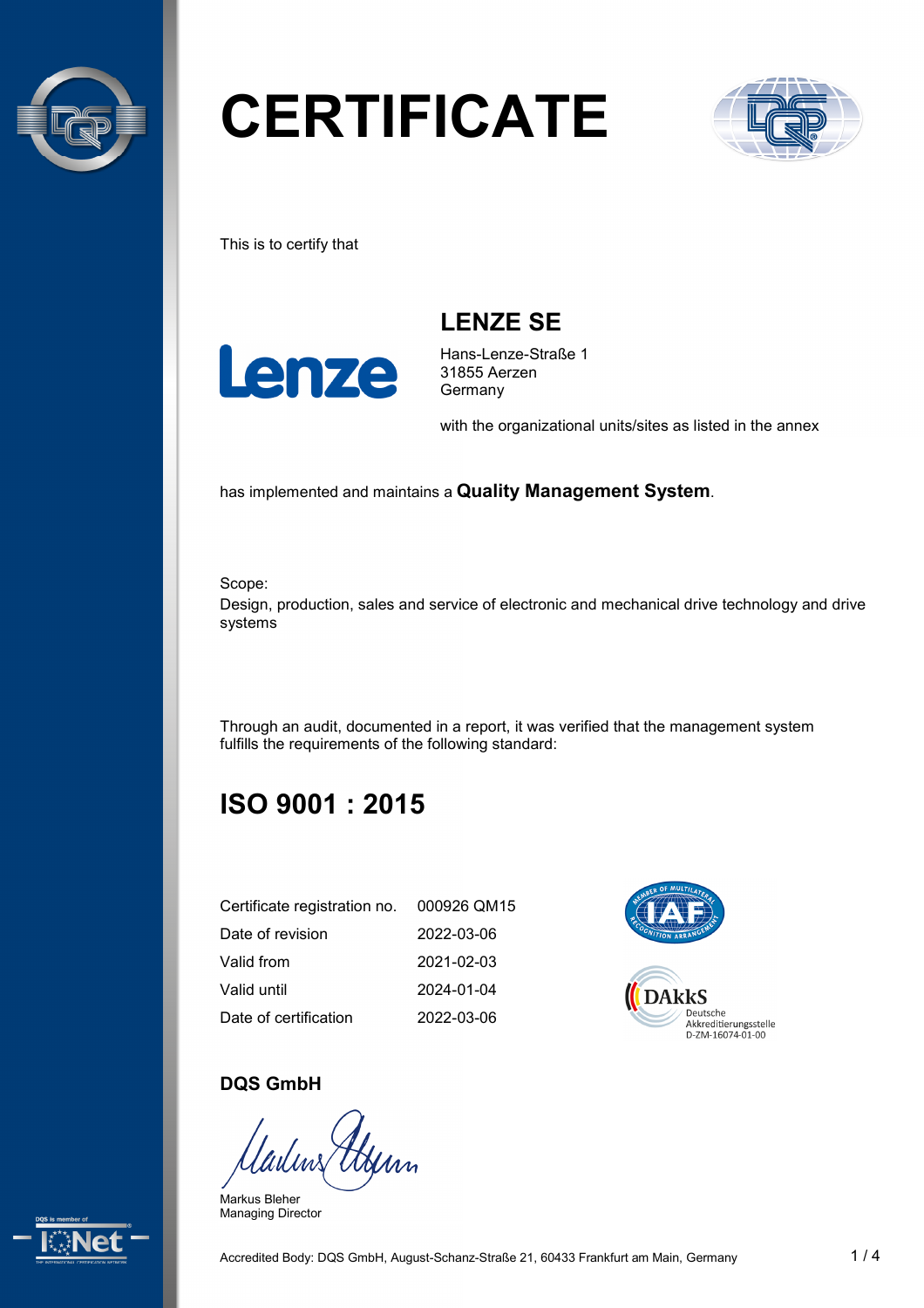

#### **Annex to certificate Registration No. 000926 QM15**

# **LENZE SE**

Hans-Lenze-Straße 1 31855 Aerzen **Germany** 

**Location Scope**

**064095 Lenze Service GmbH Breslauer Straße 3 32699 Extertal Germany**

**249987 Lenze Bachofen AG Antriebstechnik Ackerstraße 45 CH-8610 Uster Switzerland**

**262669 Lenze B.V. Ploegweg 15 5232 BR, 's-Hertogenbosch Netherlands**

**268794 Lenze Vertrieb GmbH Zettachring 2a 70567 Stuttgart Germany**

**315741 Lenze Drive Systems France SARL ZI de Ruitz, Secteur les Hallots Rue des Dames 62620 Ruitz France**

**316572 Lenze A/S Roskildevej 22 2620 Albertslund Denmark**

Service and assembly of electronic and mechanical drive technology and drive systems

Sales, assembly and service of electronic and mechanical drive technology and drive systems

Sales and service of electronic and mechanical drive technology and drive systems

Sales of electronic and mechanical drive technology and drive systems

Production, assembly and service of electronic and mechanical drive technology and drive systems

Sales and service of electronic and mechanical drive technology and drive systems



This annex (edition: 2022-03-06) is only valid in connection with the above-mentioned certificate. 2/4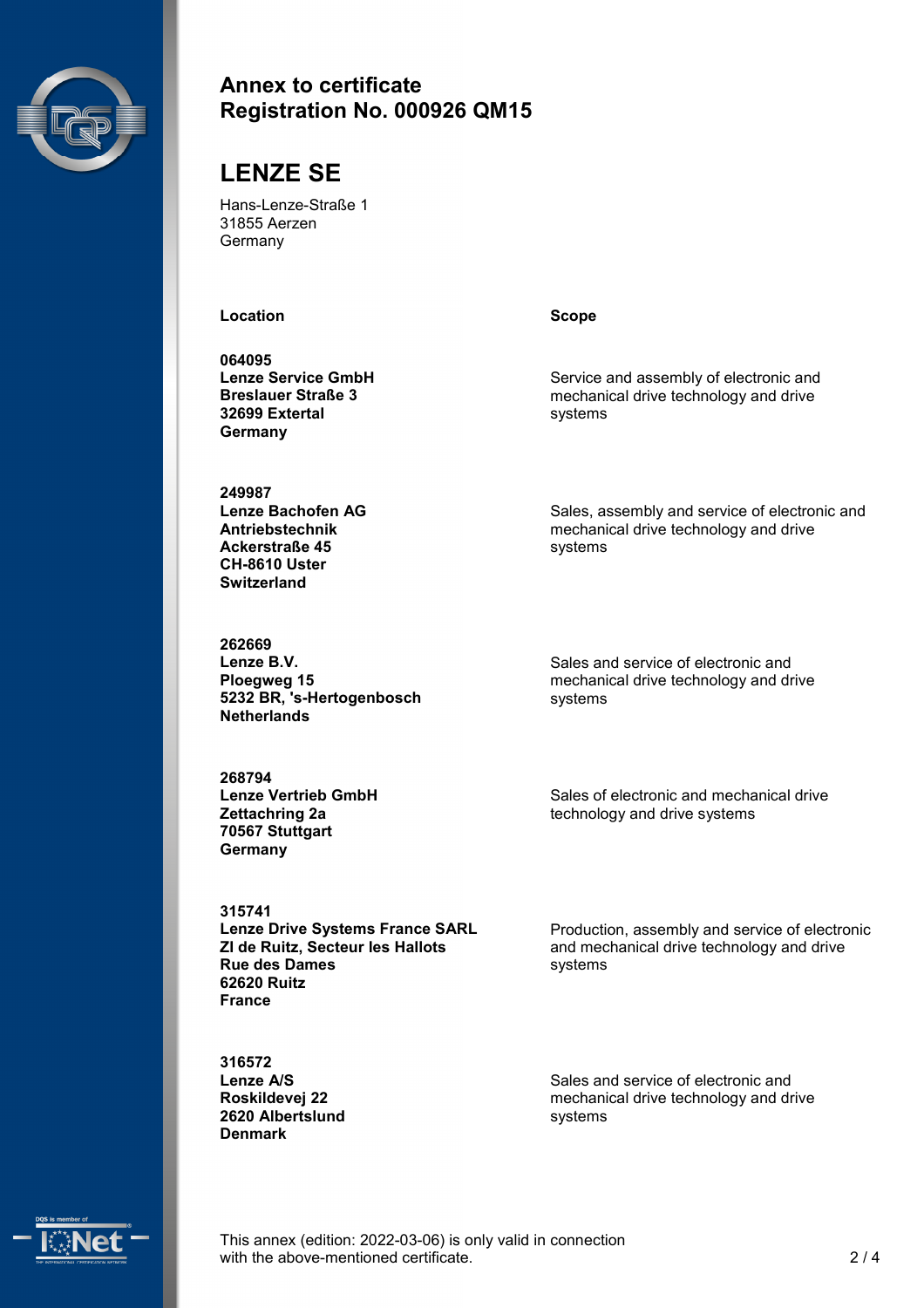

#### **Annex to certificate Registration No. 000926 QM15**

# **LENZE SE**

Hans-Lenze-Straße 1 31855 Aerzen **Germany** 

**Location Scope** 

**316573 Lenze Italia S.r.L. Via Broggio 311 37050 Isola Rizza (VR) Italy**

**018067 Lenze Operations GmbH Hans-Lenze-Straße 1 31855 Aerzen Germany**

**461940 Lenze Verbindungstechnik GmbH Ipf Landesstraße 1 4481 Asten Austria**

**491898 Lenze Americas Corporation 630 & 660 Douglas Street Uxbridge, MA, 01569 United States of America**

**515529 Lenze Ltd Fraser Road Priory Business Park Bedford MK44 3WH United Kingdom**

**262453**

**Lenze Drive Systems (Shanghai) Co. Ltd. No. 2989 Jiangshan Road, Heavy Industrial Zone Lingang, 201306 Shanghai China**

Production and assembly of electronic and mechanical drive technology and drive systems

Production and assembly of electronic and mechanical drive technology and drive systems

Sales of electronic and mechanical drive technology and drive systems

Design, production, assembly and sales of electronic and mechanical drive technology and drive systems

Sales and service of electronic and mechanical drive technology and drive systems

Design, sales, production, assembly and service of electronic and mechanical drive technology and drive systems



This annex (edition: 2022-03-06) is only valid in connection with the above-mentioned certificate. 3/4